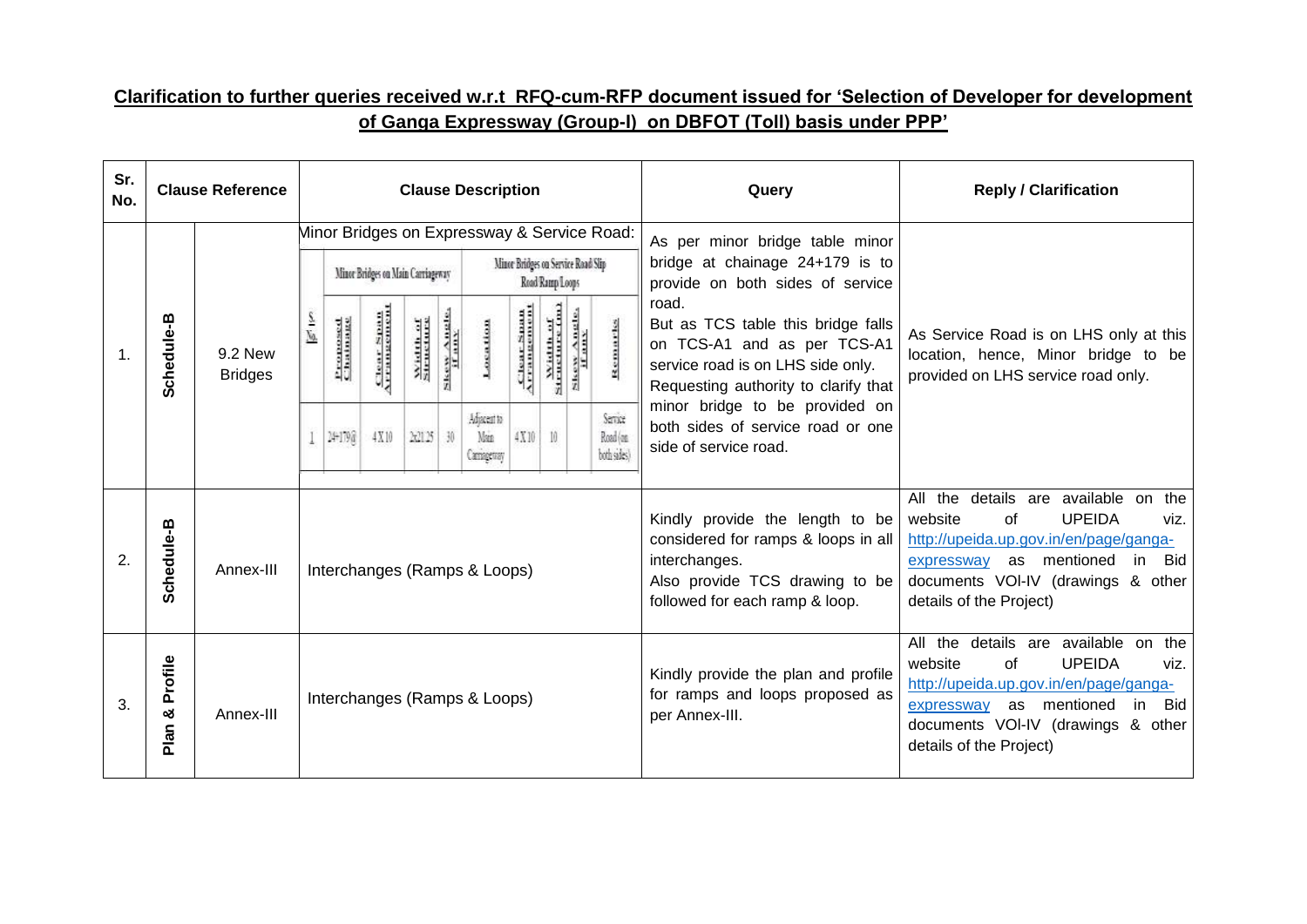| 4.             | ၛ<br>Schedule        | Annex-II                                | <b>TCS Table</b>                                                                             | In given TCS table from 59+445 to<br>59+495 stretch is missing.<br>Kindly provide the updated TCS<br>table                                                             | TCS-B1 to be followed from Km 59+445<br>to 59+495                                                                                                                                                                                                   |
|----------------|----------------------|-----------------------------------------|----------------------------------------------------------------------------------------------|------------------------------------------------------------------------------------------------------------------------------------------------------------------------|-----------------------------------------------------------------------------------------------------------------------------------------------------------------------------------------------------------------------------------------------------|
| 5.             | Profile<br>య<br>Plan | Annex-III                               | Plan & Profile                                                                               | In Plan & Profile Ground levels &<br>FRL is missing between Ch:<br>34+000 to 34+150.<br>Kindly provide updated profile.                                                | Ground levels & FRLs are mentioned on<br>Plan & Profile provided<br>the<br>in.<br>Vol-IV (drawings & other details of the<br>Project) available on the website of<br><b>UPEIDA</b><br>viz.<br>http://upeida.up.gov.in/en/page/ganga-<br>expressway. |
| 6              |                      | Clause 2b(vi) of<br>Schedule-C          | Pavement<br>Reflective<br>Markers,<br>Raised<br><b>Pavement Markers and Solar Studs</b>      | As per schedule C & Clause 10.5<br>of manual is not clear, kindly clarify<br>solar powered road studs or<br>normal road studs to be provided<br>the entire expressway. | Concessionaire shall have all the liberty<br>to use any type of Raised Pavement<br>Markers, Reflective Pavement Markers<br>& Solar Studs as per site conditions &<br>requirements.                                                                  |
| $\overline{7}$ |                      | Clause $2(e)$ to $(g)$<br>of Schedule-C | 2(e) Highway Patrol Unit<br>2(f) Emergency Medical<br><b>Services</b><br>2(g) Crane Services | Kindly provide required number of;<br>Traffic Aid post<br>a)<br><b>Medical Aid Post</b><br>b)<br><b>Vehicle Rescue Post</b><br>C)                                      | May be decided as per site conditions<br>during construction                                                                                                                                                                                        |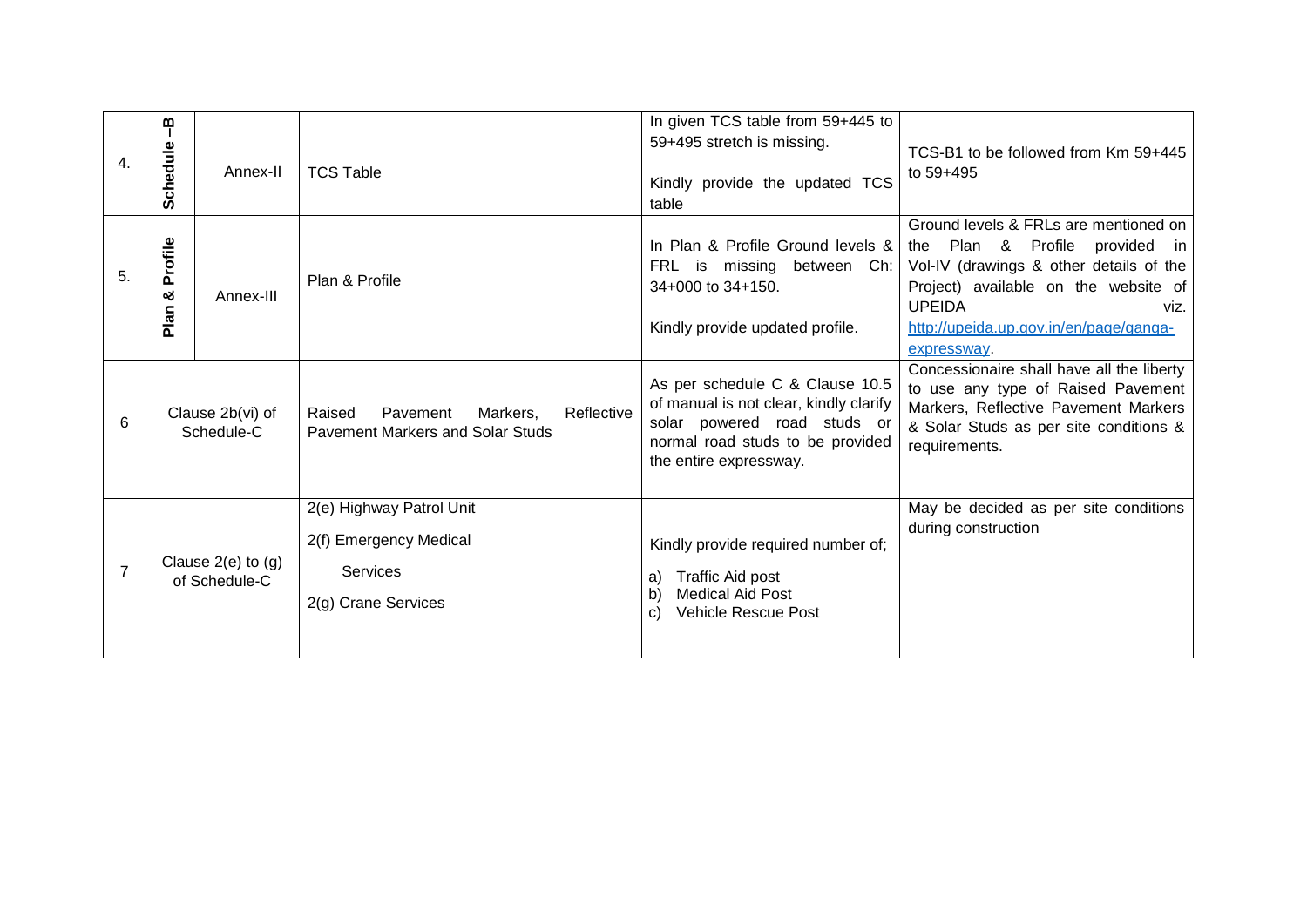| 8 | Schedule-X                           | Way side amenities & Electric Vehicle<br>Charging Stations: Concessionaire shall be<br>allowed to Develop Wayside Amenities (WSA)<br>for Expressway commuters. WSAs have been<br>Ch.<br>72+700,<br>provided<br>at<br>125+300<br>approachable from both sides. The tentative<br>area of a WSA is 250m x 200m. The WSA<br>shall include washrooms, rest areas, drinking<br>water kiosks, Service stations, Fuel/ CNG<br>stations, Car, Truck and Bus parking area,<br>Electric Vehicle Charging Stations, Food<br>Outlets, Landscaping, Signboards, Garage<br>area, Truck lay-byes and public utilities as per<br>drawings attached in the Vol-IV of Bid | Way Side Amenities not mentioned<br>in schedule-C, therefore kindly<br>clarify Way Side Amenities (WSA)<br>required or not.                                                                                                                                                                                                                                                                                                                                                                             | Concessionaire shall have discretion to<br>develop Wayside Amenities as per<br>Schedule-X. It is <b>not</b> obligatory for any<br>Concessionaire to take up the<br>development of Wayside Amenities. |
|---|--------------------------------------|--------------------------------------------------------------------------------------------------------------------------------------------------------------------------------------------------------------------------------------------------------------------------------------------------------------------------------------------------------------------------------------------------------------------------------------------------------------------------------------------------------------------------------------------------------------------------------------------------------------------------------------------------------|---------------------------------------------------------------------------------------------------------------------------------------------------------------------------------------------------------------------------------------------------------------------------------------------------------------------------------------------------------------------------------------------------------------------------------------------------------------------------------------------------------|------------------------------------------------------------------------------------------------------------------------------------------------------------------------------------------------------|
| 9 | CI 4.8.4<br>Annexure I<br>Schedule B | documents. For the avoidance of doubt, no<br>facility for Fuel/ CNG stations/ Electric Vehicle<br>Charging Stations shall be permitted without<br>undertaking all activities mentioned for WSA.)<br>4.8 Vehicular, Light Vehicular and Small<br>Vehicular Underpass<br>4.8.4 Soffit level of the Underpasses shall be<br>followed as per details given in GADs of<br>respective structures given in Vol-IV<br>(Drawings) of the Bidding documents.                                                                                                                                                                                                     | As per Revised RFP cum RFQ<br>document sub clause 4.8.4,<br>soffit level of the Underpass<br>shall be followed as per details<br>given in GADs of respective<br>structures.<br><b>DBFOT</b><br>Being<br>project<br>Concessionaire should<br>have<br>freedom to design the entire<br>project including the FRLs and<br>soffit levels of structures and<br>maintain the project during<br>period<br>duly<br>concession<br>satisfying the site requirement,<br>relevant<br>codes<br>and<br>specifications. | Minimum difference between OGL &<br>Soffit level shall be as mentioned in<br>respective GADs of the structures.                                                                                      |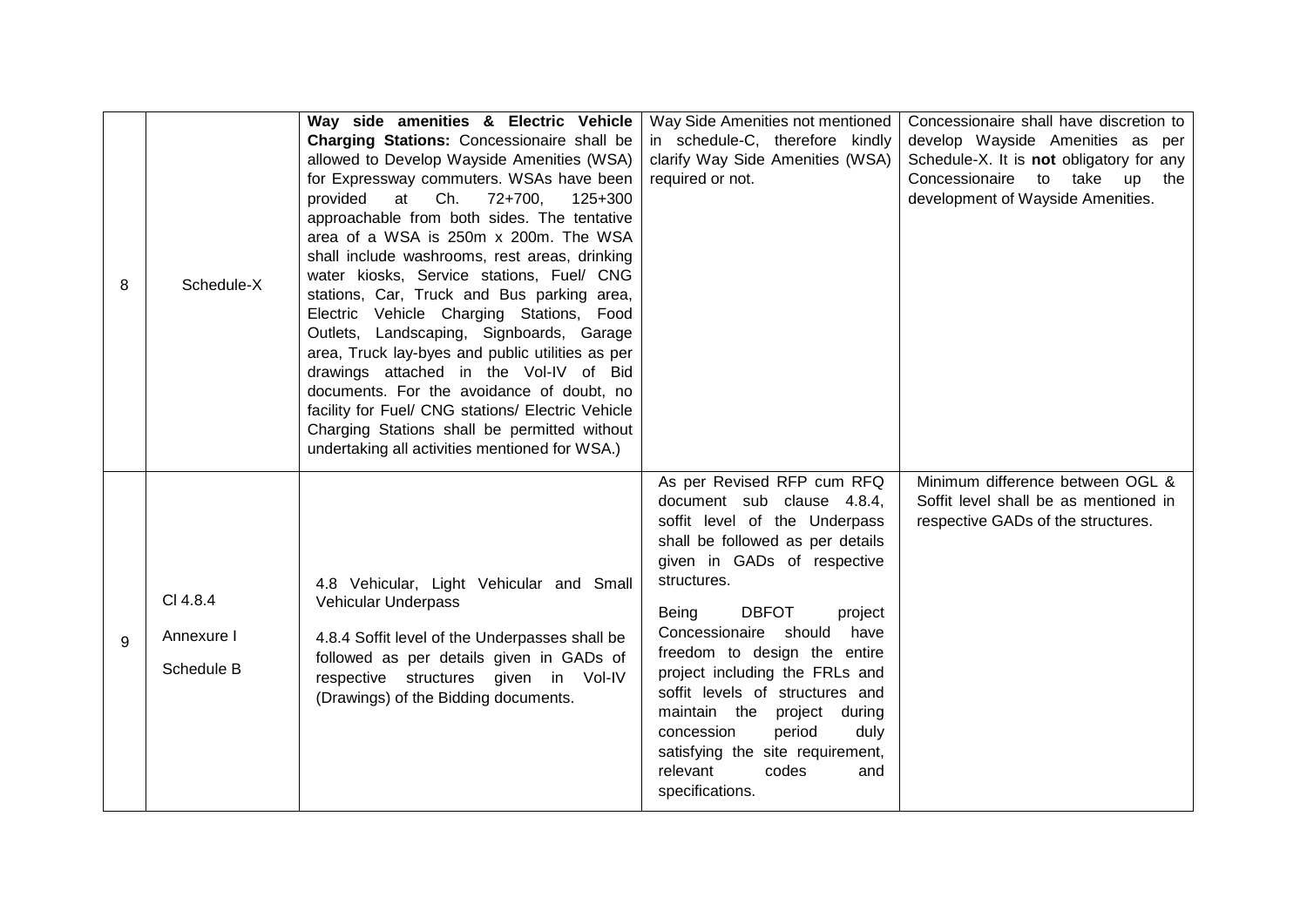|                 |                                                                                                                               |                                                                                                                                                                                                                                                                                                   | We request the Authority to<br>kindly review and remove the<br>said restrictive clause.                                                                                                                                                                                                                                                                                                                                              | Not Tenable                                                                                                                                                                               |
|-----------------|-------------------------------------------------------------------------------------------------------------------------------|---------------------------------------------------------------------------------------------------------------------------------------------------------------------------------------------------------------------------------------------------------------------------------------------------|--------------------------------------------------------------------------------------------------------------------------------------------------------------------------------------------------------------------------------------------------------------------------------------------------------------------------------------------------------------------------------------------------------------------------------------|-------------------------------------------------------------------------------------------------------------------------------------------------------------------------------------------|
| 10 <sup>°</sup> | Section 5 - PRE-<br>BID.<br><b>CONFERENCE</b><br>Request for<br>Qualification<br>cum Request for<br>Proposal (RFQ<br>cum RFP) | During the course of Pre-Bid conference(s),<br>the Bidders sought clarifications and made<br>suggestions for consideration of the<br>Authority. The clarifications and suggestions<br>made by the Bidders along with its<br>reply/decision from Authority is available on<br>UPEIDA's web portal. | As per Section 5 of revised<br>RFQ cum RFP documents<br>issued by Authority, "the<br>clarifications and suggestions<br>made by the Bidders along<br>with its reply/decision from<br>Authority is available on<br>UPEIDA's web<br>portal",<br>however the same are not<br>available on UPEIDA's web<br>portal.<br>Request the Authority to kindly<br>provide the replies/ decision<br>from Authority of the Pre-Bid<br>conference(s). | All the clarifications & suggestions<br>w.r.t pre-bid queries finalised<br>by<br>Competent Authority have already<br>been incorporated in the revised<br><b>Bidding Documents itself.</b> |